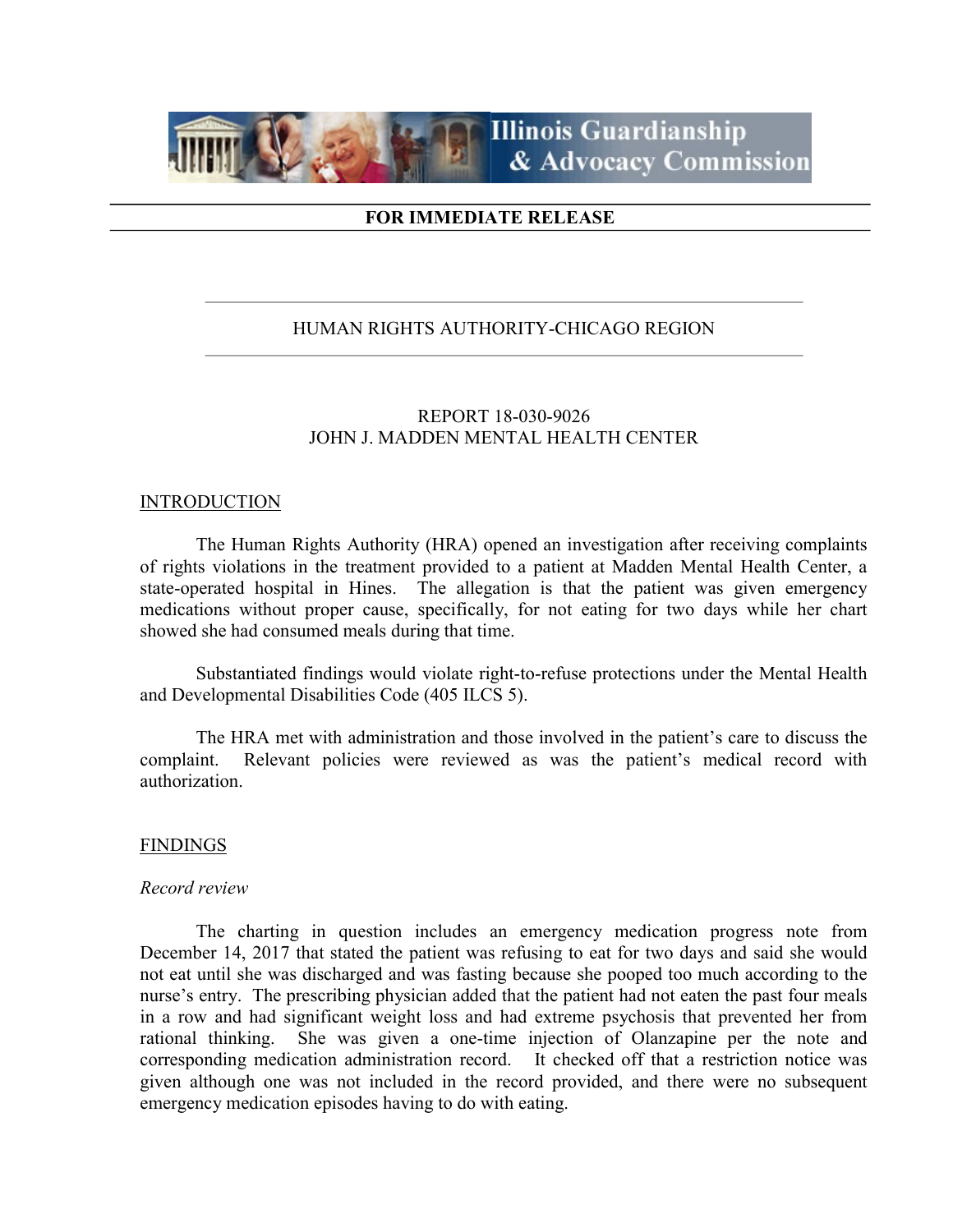Only two related documentations in the surrounding days were found in the record. In one psychiatry note on the  $13<sup>th</sup>$  the patient reported to "eat enough" and to eating when she gets "very hungry" and a social work note on the same day stated that she continued to refuse meds and was now fasting. The authors referenced nothing about their concern for nutrition or weight. A daily care flowsheet between the  $11<sup>th</sup>$  and the  $14<sup>th</sup>$ , which covered much more than the asserted problem four meals, indicated in the meantime that she consumed 75 to 100% for seven out of twelve of them; the remaining five showed she had eaten "none or minimum 50%", but not in a row. The form requires a progress note for the lower intake, and none were entered in this record.

### Interviews

 The prescribing psychiatrist was no longer at Madden when we visited, and we asked the attending nurse, administrators and the psychiatrist who continued with the patient for their accounts of the emergency dose. They said that the care flowsheet as presented in the record did not accurately reflect the patient's food intake; it broadly indicated zero to 50% without an idea of what exactly was consumed. The form has since been revised to be more specific, a copy of which showed that "none" is now a separate selection. They said that staff have also been retrained on the matter.

 It was explained that the need for emergency medication was based on physician observation and not the flowsheet. This patient was underweight and her intake was consistently poor, which had to do with delusions. She never trusted the food and would cheek it, like cheeking drugs, or would give it away for example. Nurses would report to the psychiatrists every morning that the patient was not eating. The nurse we interviewed said that they tried various ways to help her eat before giving the shot but she was so delusional and she thought the food was poisoned. The staff also said that a dietician saw the patient regularly. We asked for documentation of all this and were told we have everything.

#### **CONCLUSION**

 Under the Code, recipients shall be given opportunities to refuse medication and if refused, they shall not be given unless necessary to prevent serious and imminent physical harm and no less restrictive alternative is available (405 ILCS 5/2-107). Notice of any such restriction and the reasons for shall be promptly given to the recipient, any person or agency he or she designates and be documented in the record (405 ILCS 5/2-201). Related Madden policies that were reviewed appear to say the same (#s 230 and 290).

The HRA appreciates the staffs' observations and concerns as described but the lack of supportive documentation by everyone involved at the time of the alleged emergency is baffling. The most compelling documentation in the record provided is that she consumed  $75 - 100\%$  of seven meals before the injection. A violation of the patient's right to refuse medication unless necessary to prevent serious and imminent physical harm is substantiated. The facility already